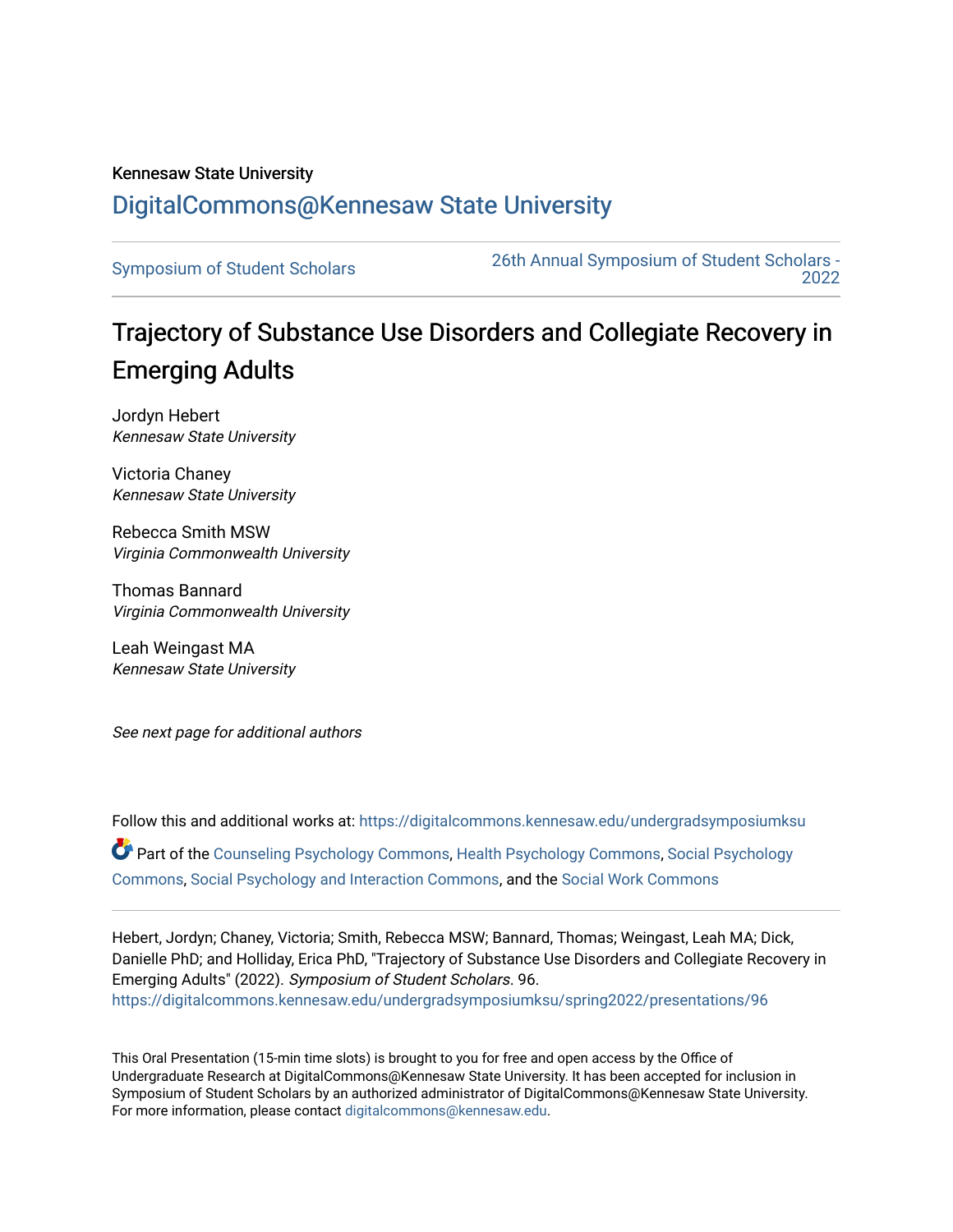#### **Presenters**

Jordyn Hebert, Victoria Chaney, Rebecca Smith MSW, Thomas Bannard, Leah Weingast MA, Danielle Dick PhD, and Erica Holliday PhD